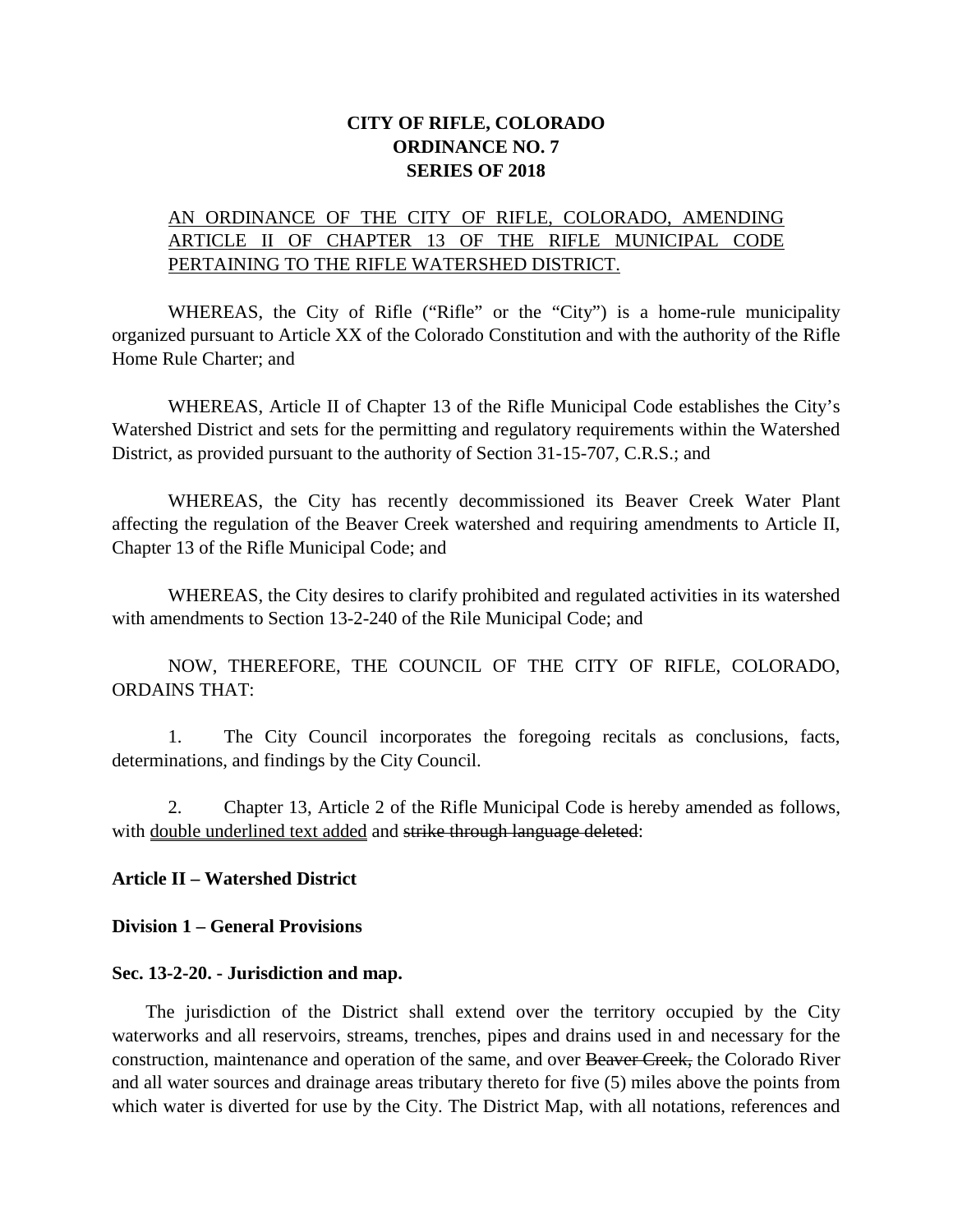City of Rifle, Colorado Ordinance No. 7, Series of 2018 Page 2 of 6

other information shown thereon, is incorporated herein as part of this Article. The official District Map is located and can be reviewed in the office of the City Clerk, and copies thereof are available on request at a cost as set forth in Appendix A to this Code.

### **Sec. 13-2-30. - Definitions.**

Whenever the following words or phrases are used in this Article, they shall have the following meaning:

*\*\*\*\**

*Tributary* means any watercourse, stream, creek, spring or drainage area which provides a source of supply to the City's potable water diversion points on Beaver Creek and the Colorado River.

*\*\*\*\**

### **Sec. 13-2-40. - Prohibited activities; permitted activities requiring notice.**

(a) It is unlawful for any person to cast, place, dump or deposit in any part of the City waterworks any substance or material which may injure or obstruct the same or tend to contaminate or pollute the water or obstruct the flow of water through the City's water facilities. For a distance of five (5) miles upstream from the points where the water supply is diverted, no person shall:

(1) Throw, cast, put or deposit any pollutant or contaminant into or in close proximity to Beaver Creek, the Colorado River, or any of their its tributaries or drainage areas;

(2) Store or retain any offensive or unwholesome substance on any premises in such position that the substance or drainage therefrom may be carried by natural causes into Beaver Creek, the Colorado River, or any of their its tributaries or drainage areas; or

(3) Permit to flow into Beaver Creek, the Colorado River, or any of their its tributaries or drainage areas from any place or premises any foul or contaminating fluid.

(b) It shall be unlawful for any person to cause injury or damage to the City waterworks.

(c) In addition to the general prohibitions of Sections 13-1-820, 13-1-830 of this Chapter and Subsections (a) and (b) above, it shall be unlawful for any person to engage in any of the following activities within the Watershed District, which activities the City Council finds pose a potential or threat of injury to the waterworks or pollution to the City's water supply, unless such person shall, prior to commencement of such activity, receive a permit for such activity under the provisions of this Article:

(1) Construction, maintenance and/or operation of any sewage treatment disposal system with an average design capacity greater than 2,000 gallons per day; provided that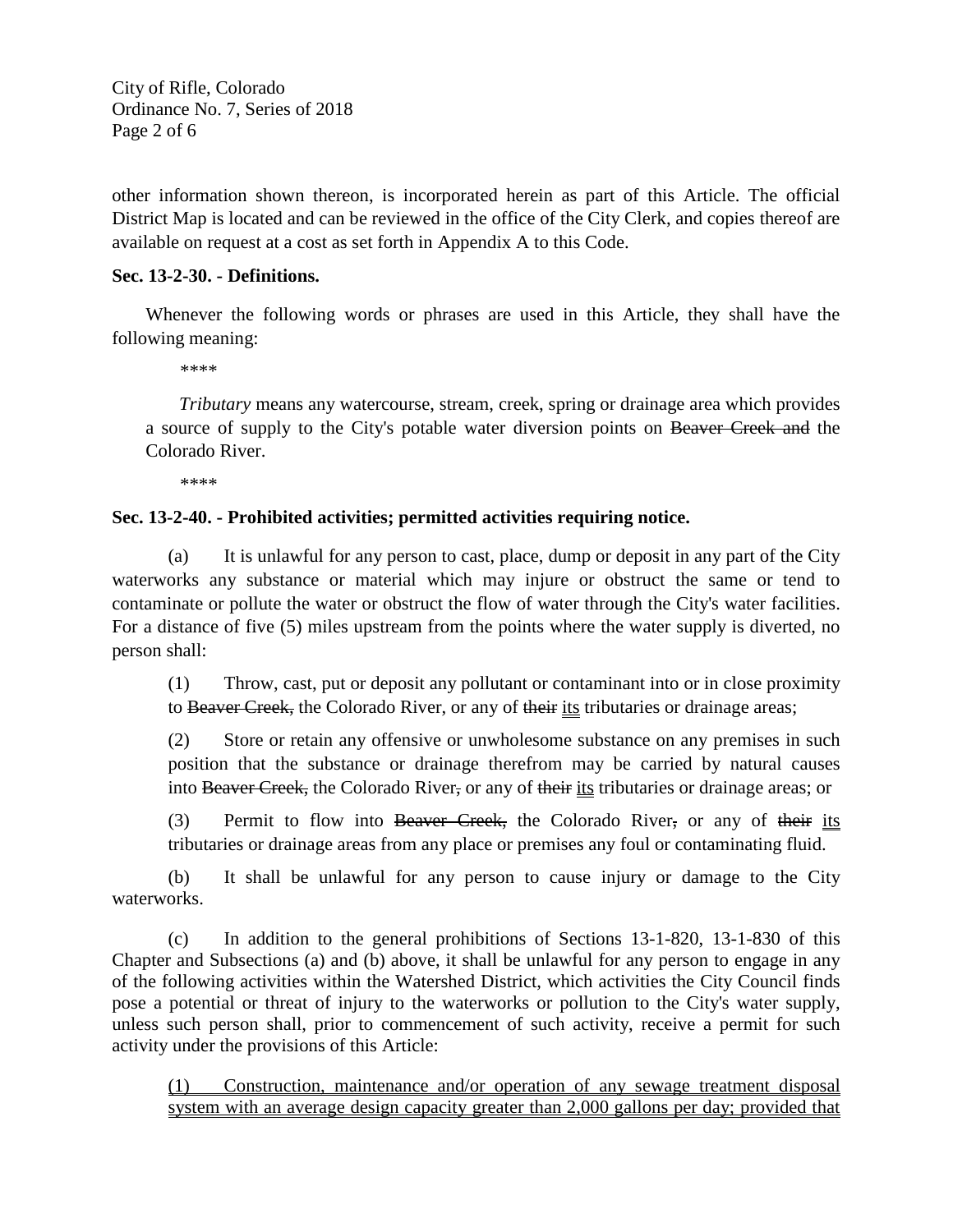any sewage disposal system with an average design capacity less than or equal to 2,000 gallons per day is also subject to regulation under this Article if it is not installed, operated and maintained in compliance with all applicable laws, rules, regulations, permits, and Best Management Practices which condition is met if Garfield County regulations are adhered to, or is located within one hundred (100) feet of any watercourse. Construction or installation of a sewage disposal system.

(2) Construction, maintenance and/or operation of a surface or subsurface tank that stores chemicals, chemical waste, biological nutrient or material, radioactive material, petroleum product, or any industrial, municipal or agricultural waste, excepting residential propane tanks and septic systems.

(32) Excavation, dredging, filling, grading, or compaction of any topsoil, sand, rock, dirt, or other material over an area in excess of 0.5 acre. The area disturbed by the construction and maintenance of a driveway to a single family residence shall not be included in the calculation of the 0.5 acre threshold under this section. Excavation, grading, filling or surfacing.

(43) Removal of any vegetation or trees by any method over an area in excess of 0.5 acre. Removal of vegetation.

(4) Timber harvesting.

(5) Any surface or subsurface mining or mineral resource extraction, including any and all oil and/or natural gas drilling, extraction or mining. Drilling operations.

(6) Alteration, improvements or modifications of any water drainage courses.

(7) Surface and subsurface mining operations.

(78) Use of any restricted use pesticide (RUP), herbicide fungicide, rodenticide, insecticide or any other chemical for eradication or control of any plants or animals that is within one hundred (100) feet of any watercourse. Spraying or using herbicides.

(8) Construction of any impervious surface with an aggregate area greater than 25,000 square feet that could direct any contamination or pollutant toward watercourse or Town waterworks.

(9) Using, handling, storing or transmitting toxic or hazardous substances, including but not limited to radioactive materials.

(10) Using, handling, storing or transporting flammable or explosive materials, except for domestic purposes or within vehicular fuel storage tanks.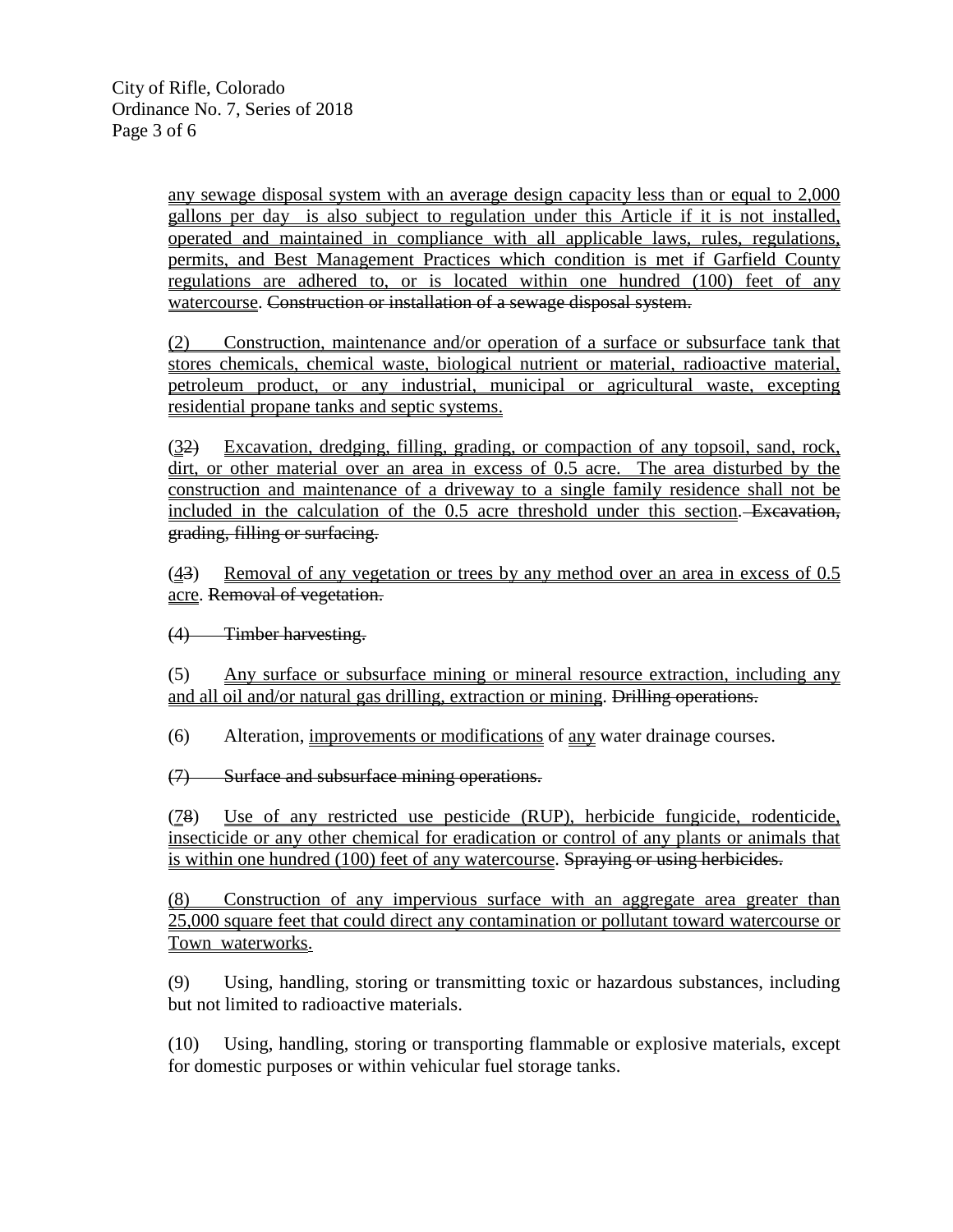(11) Land application of primary, secondary, treated or untreated sewage, sewage sludge, biosolids, septage, mixed liquor, screenings, grit or any byproduct of sewage or sludge.

(12) Construction and operation of a feedlot unrelated to current farming and ranching operations.

(13) Any of the activities prohibited in this section regardless of the amount of acreage affected if such activities are located in or within one hundred (100) feet of any watercourse, and/or if such activity is associated with the construction of any water diversion, storage or conveyance structure, including but no limited to such structures as diversion headworks, dams, canals, ditches, flumes, pipelines, conduits, reservoirs, drains, wells, (excluding domestic wells serving less than three (3) residences) and pumps, and further including any equipment, buildings, structures, roads, and other facilities necessary for the construction, maintenance and operation of the structures.

(d) The following activities are permitted within the District, provided that written notification of such activity is provided to the City ten (10) days prior to commencement of such activity:

(1) Road maintenance by governmental entities.

(2) Construction or maintenance of farm or ranch roads, irrigation ditches or ponds, where such roads or ponds are constructed and maintained to assure that flow and circulation patterns and chemical and biological characteristics of all surface and groundwater resources are not impaired, and that any adverse effect on the aquatic environment will be otherwise minimized.

(3) Normal farming and ranching activities such as plowing, haying, seeding, cultivating, minor drainage, harvesting for the production of food and fiber, upland soil and water conservation practices, or livestock grazing.

(4) Normal maintenance of ponds, bridges, riprap, and drainage and irrigation ditches and related structures, including ditch burning whether by hand or with the use of equipment and machinery.

(5) Noxious weed or insect control.

(6) Removal of dead, insect infected or diseased trees.

(7) Construction of a livestock water tank as defined in C.R.S. §35-49-105 (2012).

(8) Maintenance of wetlands.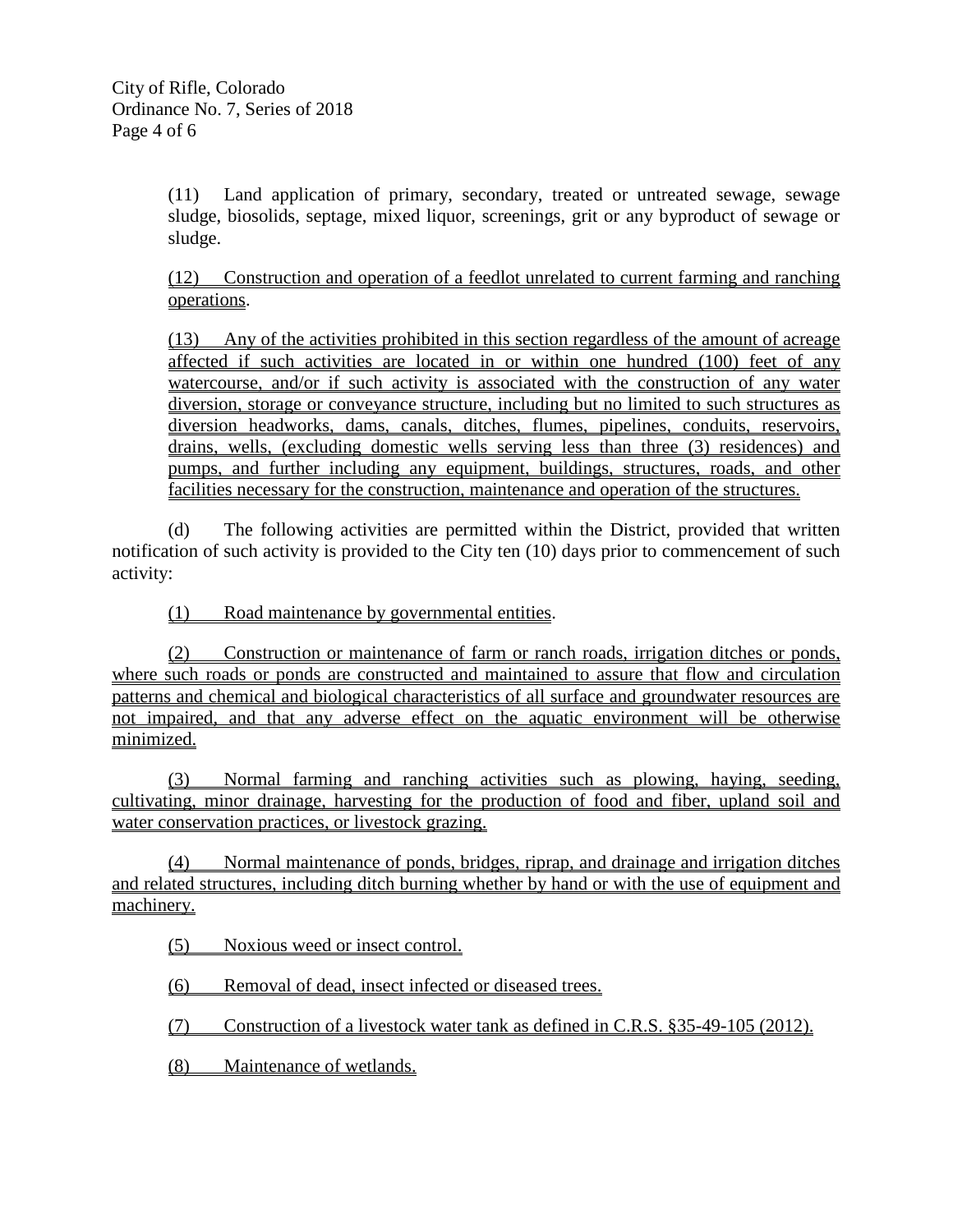(9) Modifications to any watercourse for fisheries improvements or riparian habitat creation and/or restoration permitted by the Army Corps of Engineers.

(10) Emergency riparian work, provided that any permanent work shall be regulated if otherwise regulated by this ordinance; and

(11) Wildland fire mitigation and emergency firefighting activities; and

(12) Drilling of domestic wells serving less than (3) residences.  $(1)$  Stock grazing

(2) Road maintenance and improves by governmental entities.

The written notice required under this Subsection shall include the name and address of the person undertaking the activity, a legal and common description of the location of the proposed activity, a description of the proposed activity, a discussion of the potential impacts upon the City's waterworks or water supply, and such other information as the City may require. The purpose of this notice requirement is to allow the City an opportunity to protect the waters of the District by suggesting a best management practice for such activity prior to its commencement.

(e) In the event that any activity not listed in Subsection (c) above is being conducted in such a manner that the City Council finds that there exists a foreseeable risk of injury to the City's waterworks or pollution to the City's water supply, the person responsible for such activity shall be notified by the City of such finding and the City may require that the activity cease and desist until a permit is obtained for the activity under the provisions of this Article.

INTRODUCED on May 16, 2018, read by title, passed on first reading, and ordered published by title as required by the Charter.

INTRODUCED a second time at a regular meeting of the Council of the City of Rifle, Colorado, held on June 6, 2018, passed without amendment, approved, and ordered published in full as required by the Charter.

Dated this <u>quare day of  $\frac{1}{2}$ </u> 2018.

CITY OF RIFLE, COLORADO

BY: \_\_\_\_\_\_\_\_\_\_\_\_\_\_\_\_\_\_\_\_\_\_\_\_\_\_\_\_\_\_\_\_\_

ATTEST: Mayor